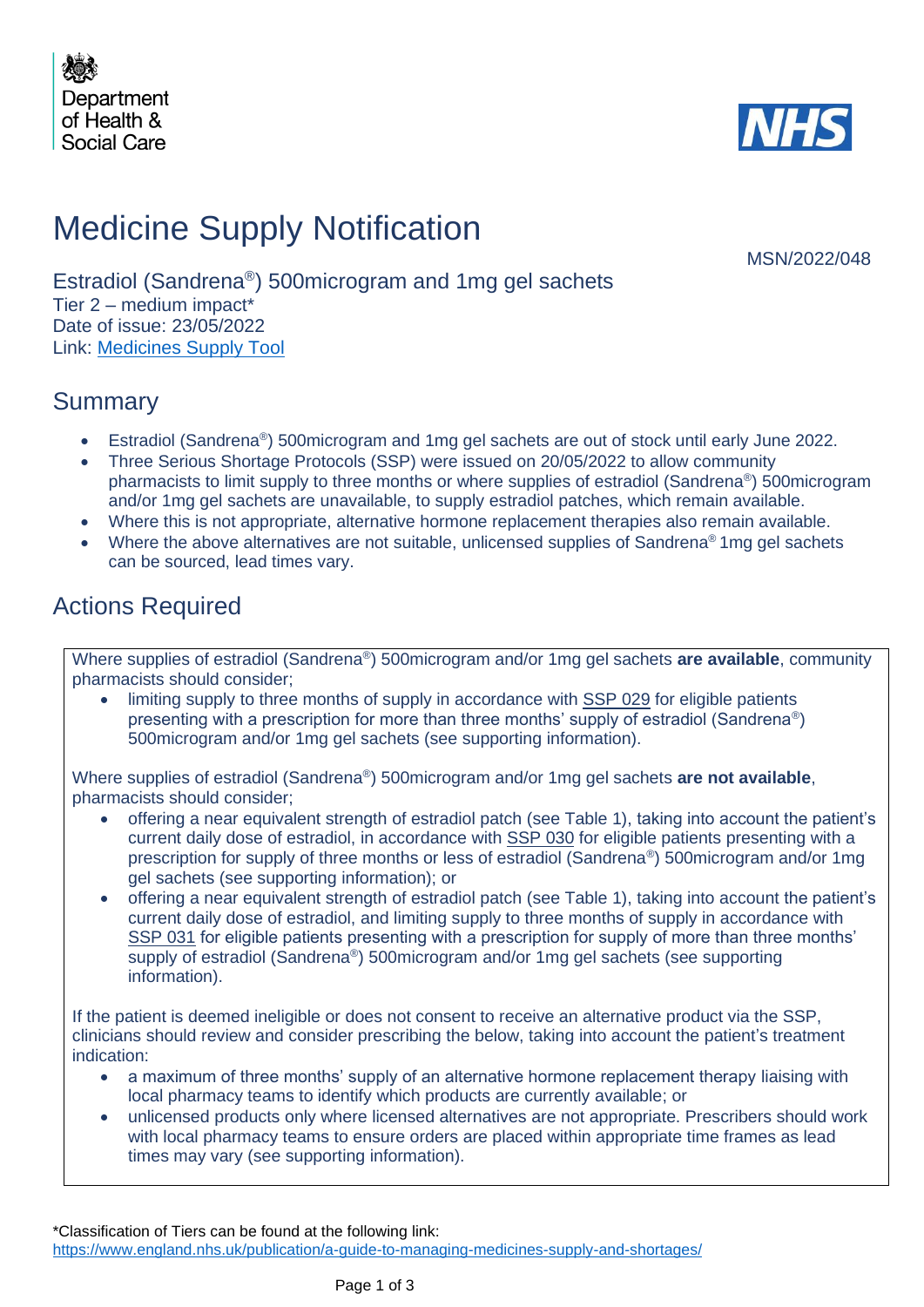## Supporting information

#### Clinical information:

Switching to estradiol patches:

- If a patient has been referred from the community pharmacy to the prescriber as they are unable to utilise the SSP to switch to an appropriate strength of estradiol patch, clinicians should investigate the reasons behind this with the patient.
- If referral has been made by a community pharmacist as the patient has reported previous adverse reactions to estradiol patches, consider whether an alternative brand of patch would be suitable, see Table 1. If the previous reaction was severe, consider alternative hormone replacement therapy or unlicensed imports.
- Patients may require titration of their dose if symptom control is not achieved within 8 weeks.

#### Patient counselling points:

- Patients should be made aware of the following and advised to return to the prescriber;
	- o for further investigation if they experience persistent side effects including vaginal 'breakthrough bleeding';
	- $\circ$  for consideration of alternative therapies if they are switching to estradiol patches and experience any patch adhesion issues or skin irritation; and
	- o for dose titration if they feel the symptoms of menopause have gotten worse 8 weeks after switching to a new product.
- Patients with an intact uterus should be advised to continue taking the progestogen component of their HRT regimen, even after switching to an alternative oestrogen preparation including estradiol patches.

#### **Table 1- Dose equivalence between estradiol (Sandrena® ) gel sachets and estradiol patches\***

| <b>Current daily dose of</b><br>estradiol (Sandrena®)<br>gel | <b>Equivalent dose of</b><br>estradiol patch | <b>Patch options</b>      | <b>Dosing</b>                |
|--------------------------------------------------------------|----------------------------------------------|---------------------------|------------------------------|
| 500 microgram<br>estradiol daily                             | 25 microgram patch                           | $E\nu$ orel®              | Apply one patch TWICE WEEKLY |
|                                                              |                                              | Progynova TS <sup>®</sup> | Apply one patch WEEKLY       |
| 1mg estradiol daily                                          | 50 microgram patch                           | FemSeven <sup>®</sup>     | Apply one patch WEEKLY       |
|                                                              |                                              | $E\nu$ orel <sup>®</sup>  | Apply one patch TWICE WEEKLY |
|                                                              |                                              | Estraderm MX <sup>®</sup> | Apply one patch TWICE WEEKLY |
| 1.5mg estradiol daily                                        |                                              | FemSeven <sup>®</sup>     | Apply one patch WEEKLY       |
|                                                              | 75 microgram patch                           | $E$ vorel <sup>®</sup>    | Apply one patch TWICE WEEKLY |
|                                                              |                                              | Estraderm MX <sup>®</sup> | Apply one patch TWICE WEEKLY |

\*Note: All patches can only support a partial uplift in demand. The dose equivalents are subject to individual variations in absorption and metabolism.

Please see the link for further information on the SSP's for estradiol (Sandrena®) 500microgram and/or 1mg [gel sachets](https://www.nhsbsa.nhs.uk/pharmacies-gp-practices-and-appliance-contractors/serious-shortage-protocols-ssps)